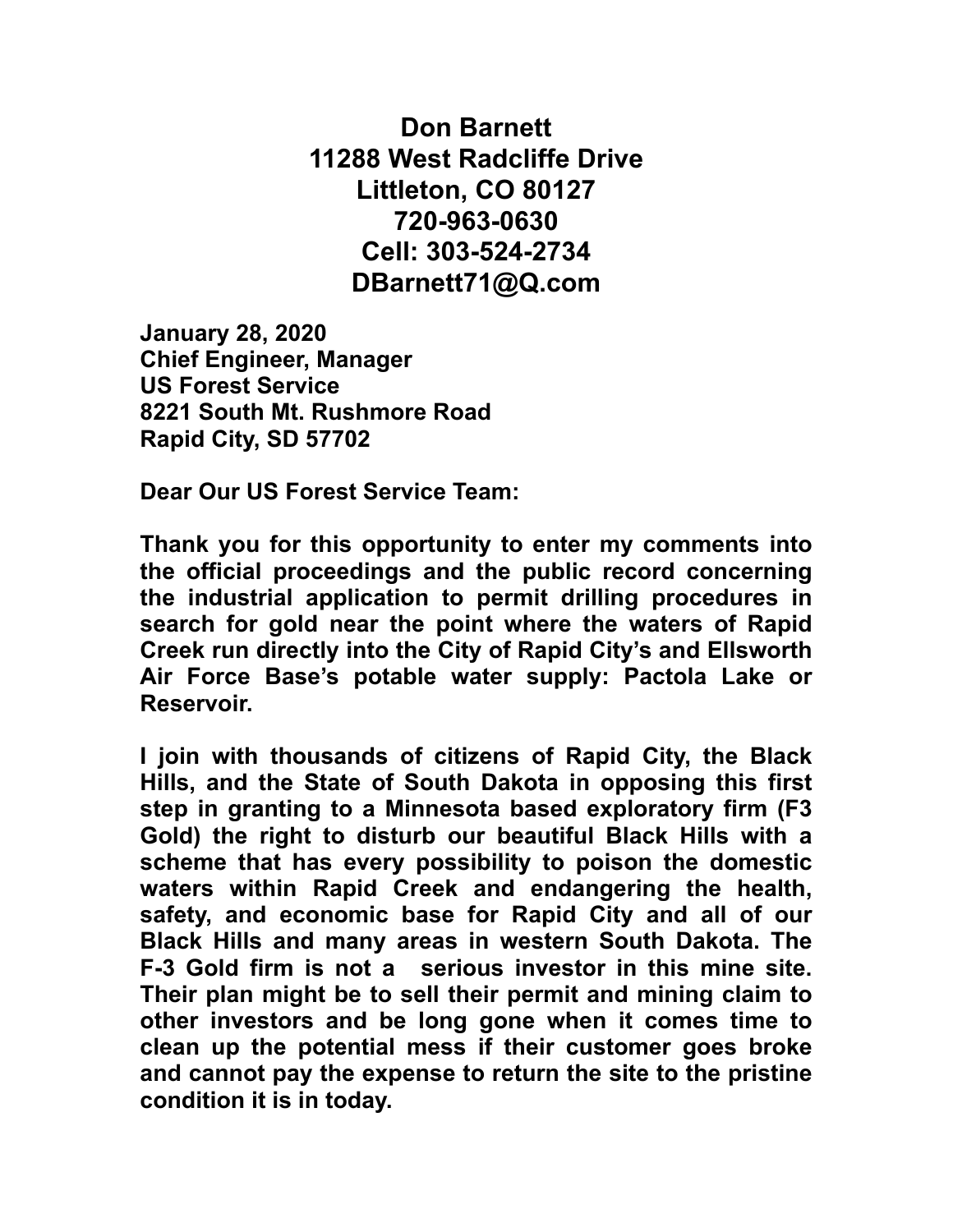**The current drilling near Rochford by the Canadian firm (Mineral Mountain Resources) should never have been approved until the firm filed a \$50 million clean-up or environmental mitigation bond to insure that this firm will pay 100% of the clean-up expense if the venture proves to be unprofitable.** 

**Please review the following suggestions:** 

- **1. Before issuing any permit for even beginning preliminary discussions or procedures for drilling at this and other locations, the Federal Government and the State of South Dakota must require every applicant to post a \$50 million environmental mitigation bond (possibly larger) with state and federal authorities. This economic protection for the citizens of South Dakota must be in place to clean up the mess(ess) and return the site(s) to their present pristine conditions. All mining firms that apply for permitting within the Black Hills must be financially strong and have the capability to file such a bond for many reasons:**
- **2. The testing may reveal negative results and also define their most economical and valid path to future gold production. In this case, the firm must be required to repair the site and eliminate any possible long term negative damage to South Dakota. These applicants may scream and protest that they do not have adequate funds to restore and repair the site. Each out-of-state (or out-of-country) mining firm may have the corporate intent to leave or abandon the sites and leave the burden to repair the sites with local, state, and federal agencies. This simply means the taxpayers of South Dakota and the taxpayers of the USA may be forced to pay 100% of the clean-up expense. These bonds must become the first step in the permitting process.**
- **3. State and Federal regulatory agencies must force the applicant to scientifically prove that mining at this site**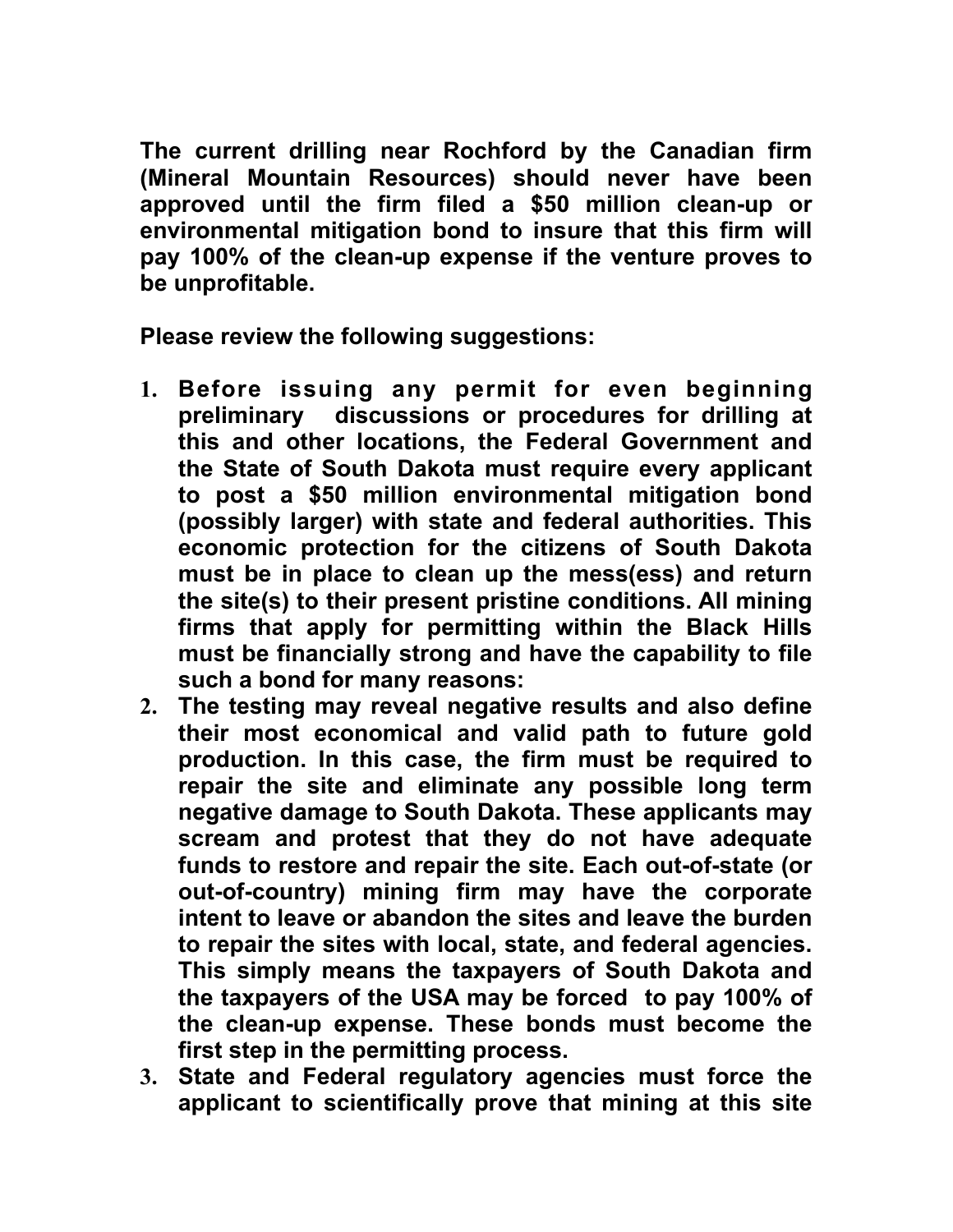**will not endanger the domestic and industrial (short-term and long-term) water supplies for short term and long term usage within the Rapid Creek Basin (drainage area), the Cheyenne River Basin, and downstream to the Gulf of Mexico.** 

- **4. These potential sites may very well pollute the water drawn from residential wells and used by cabin owners and homeowners along Rapid Creek between Pactola Lake and City of of Rapid City.**
- **5. The applicants must prove that this drilling and the use of dangerous chemicals within this process will not endanger a major source of Rapid City's water supply; namely the Jackson Springs water source at the mouth of Cleghorn Canyon at the immediate upstream areas near Canyon Lake within the City Limits of Rapid City. This very large supply of water and the new purification plant is a gigantic part of the water purification and delivery system for the City of Rapid City and Ellsworth Air Force base. Each day, the City pipes between 500,000 and 1,000,000 gallons of potable water to Ellsworth Air Force. Rapid City has been under contract with the Federal Department of Defense (DOD) since the l940s and early l950s for this potable water. If this water becomes polluted by pouring chemical waste(ss) and tons of mining debris into even a portion of the city's water supply, that water can never be replaced. These elements of massive pollution are a serious danger to the very existence and survival of Rapid City and Ellsworth. With the City supporting and encouraging the current planned expansion of the military mission at Ellsworth, we cannot permit a foreign corporation (or other short-sighted applicants) to endanger the city and air base from permanent endangerment of our water supplies (please see my note at the end of this presentation about US Senator Francis Case who represented SD in the US Senate from l950 to l962.)**
- **6. Nobody (tourists included) visits the Black Hills or any tourism destination within South Dakota to view a heavy-**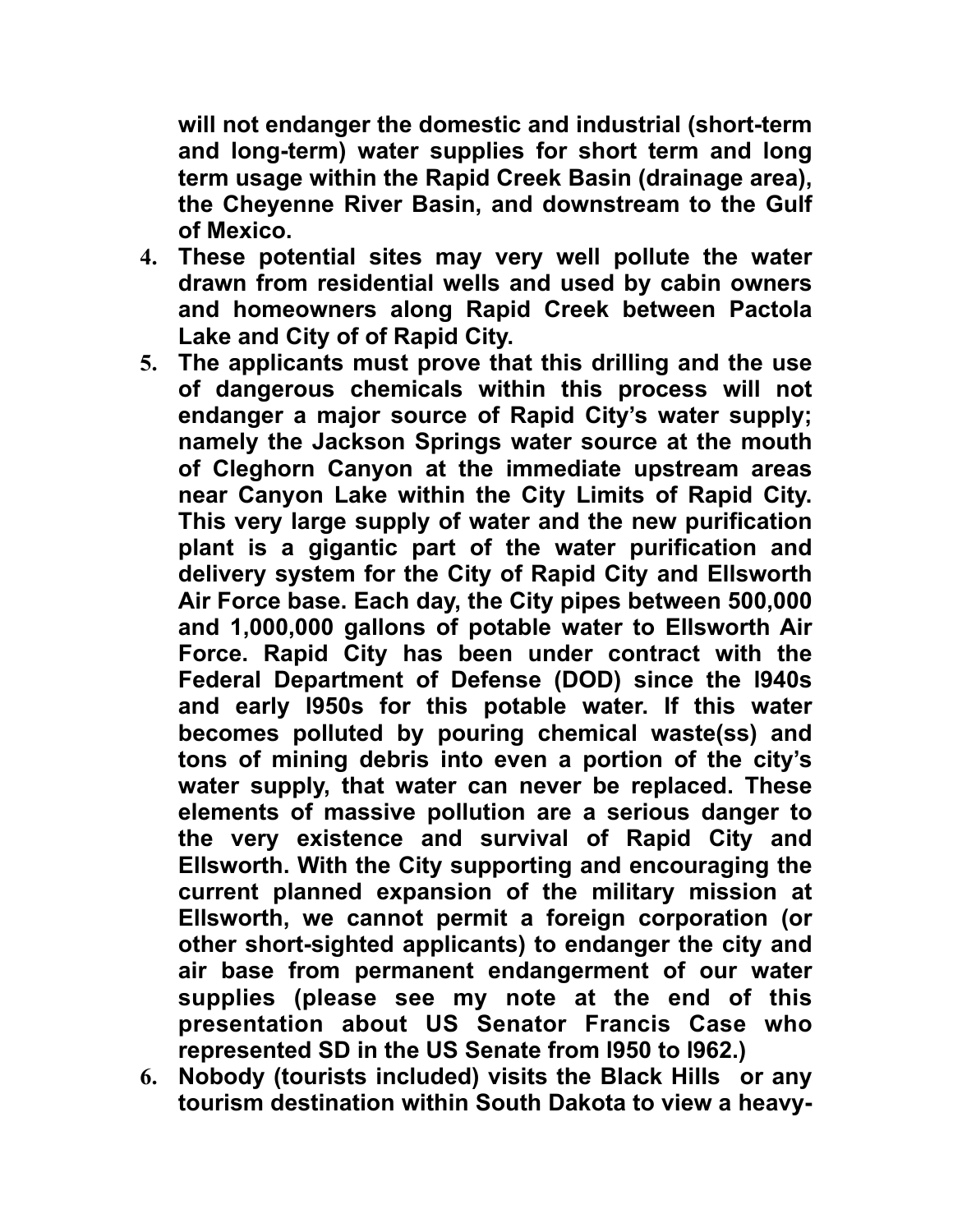**polluting gold mine. Just consider the following hypothetical circumstance about Rapid City. Suppose that eight or ten years (on or about June first of that year) after the mining begins, senior managers (skilled civil servants) of the City Water Purification and Distribution Department inform the mayor and council members that significant traces of chemicals and mining debris are entering the city's treatment facilities from the flowing waters of Rapid Creek. And, suppose, the city does not have a proven methodology to remove these dangerous chemicals and mining debris from the waters flowing from Rapid Creek and Jackson Springs at both of the city's water treatment facilities. This headline news would be carried on local news outlets, regional media, national media, and even international media. (Much like the polluted public water supplies in Flint, Michigan during the past few years and continuing today.) The number of tourists visiting South Dakota would drop to historical lows. Motel vacancy rates might drop to 90%. I watched this happen to our tourism industry within hours after the l972 Flooding disaster when I served as Mayor of Rapid City from l971-75. The radical reduction in visitors to the Black Hills threatened our state with a second economic disaster on top of the l972 Flood. During the early hours of the 1972 recovery, two of our council members and I prepared to order 50,000 cases per day of potable (bottled) water from suppliers in the Twin Cities and Denver (to be delivered to metro RC by commercial truck carriers). Fortunately, Mr. Don Wessel and his crews managed the short term repairs of the City Water Treatment Plant (near the old Bennett Clarkson Hospital and the Baken Park Shopping Center along the banks of Rapid Creek) by the Thursday morning, six days following the flood the previous Friday night. Of course, it would require a far longer period of time to solve the problems and crisis relating to chemicals used in hard rock mining and debris from the mining area that has the potential to permanently**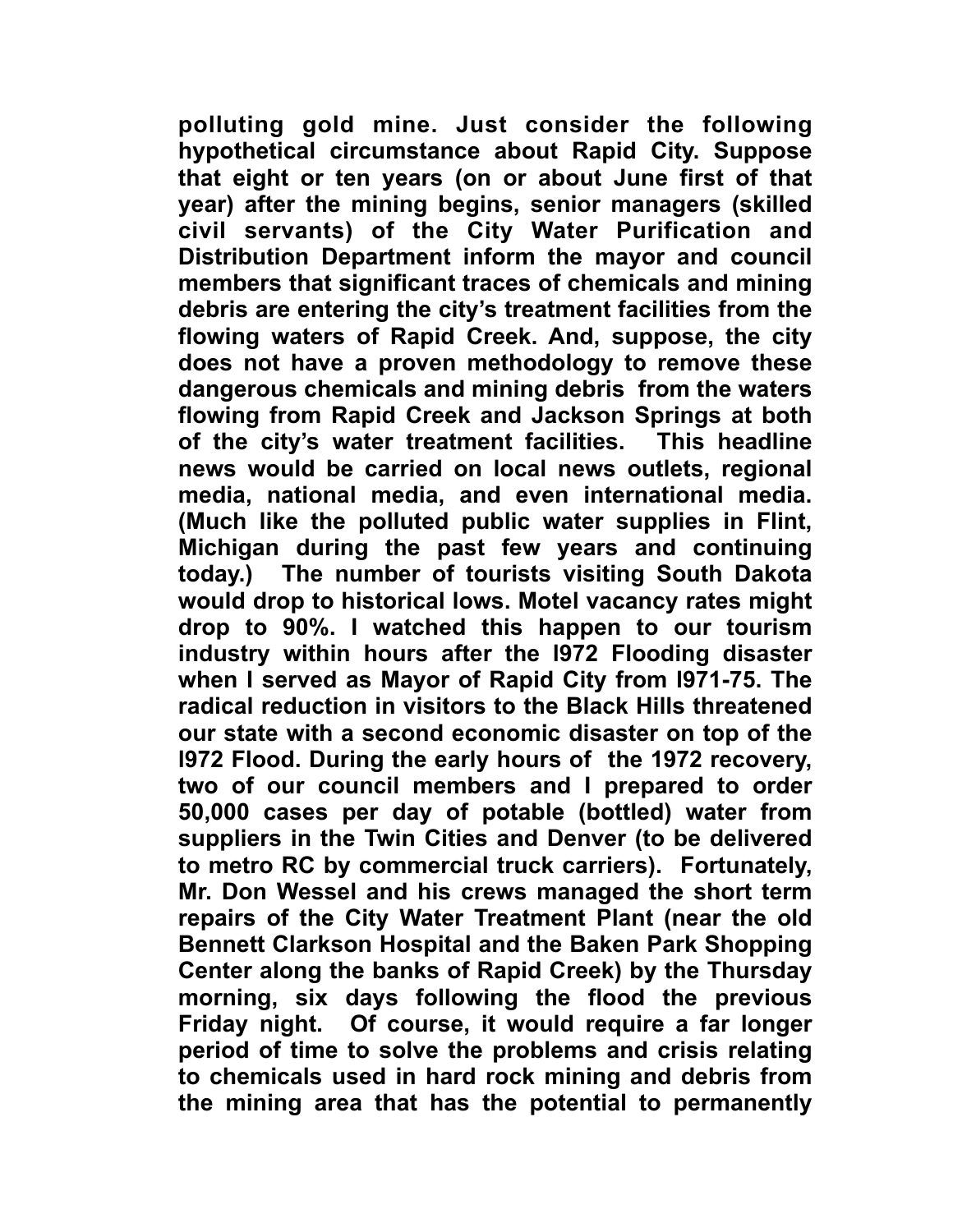**destroy our city's water supply and beneficial use of the same water at Ellsworth. The prime question for the US Forest Service and related federal and state regulatory agencies is this: How will the mining corporation fix (mediate to the 100% level)) the damages to the Black Hills if the science for which they are advocating today is wrong and not based on established fact? This mining may result in totally un-fixable environmental issues throughout the Black Hills. In more clear terms, the question is this: "Who profits from the Golf Mine? Who gets that Shaft?" Proponents of gold mining will suggest that the chemical pollutants that pour into Pactola Lake will eventually be diluted by the massive amounts of water in this reservoir. Skilled scientists agree about the following phrase related to water-born pollution. "Dilution is NOT the solution" to these life-threatening issues. Mixing massive volumes of chemicals with human drinking water is never a good or beneficial idea.** 

**Dozens and hundreds of other issues must be resolved before this testing can begin; These include the following points of discussion and many more:** 

- **A. The State must impose very high severance taxation on the values of any gold or related minerals to be extracted from public or private lands within SD. During the 1930s, the state legislature, for a brief period of time, imposed severance taxes upon the gold, silver, and related minerals extracted by Homestake Mining Corporation from their mining operations in Lawrence County. After Homestake threatened to close the mines, during the deepest depression in American history, the legislature repealed the severance taxes. Surrounding states (North Dakota, Wyoming, Montana, and Colorado) aggressively tax the corporations that remove minerals from their states. SD must do the same.**
- **B. Before exploratory or production drilling occurs, the Corporation holding the permit must complete an**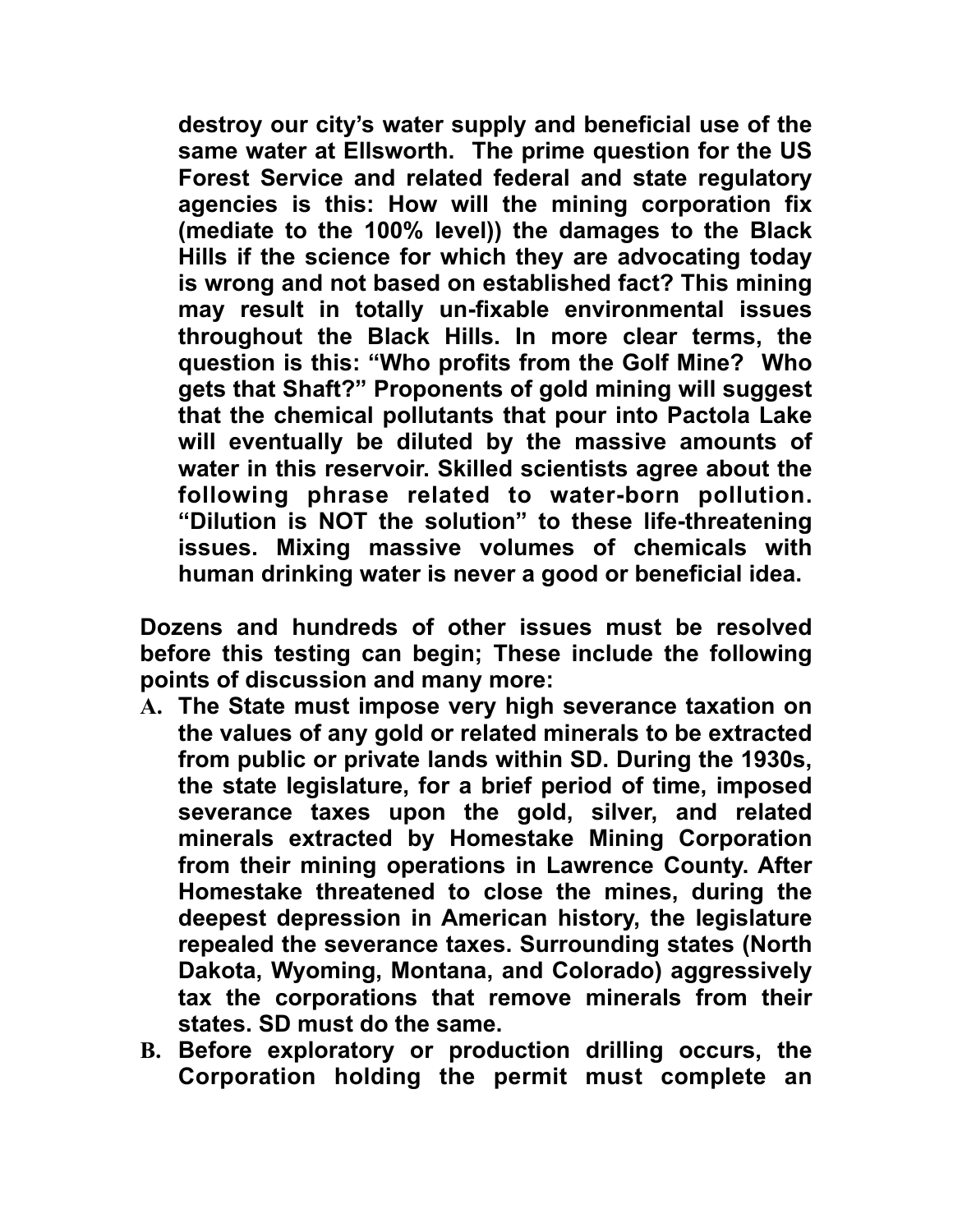**economic impact analysis on the potential danger to state-wide tourism if new mineral mining happens in SD** 

- **C. Before the US Forest Service even begins these proceedings, it is legally certain that our Native Americans and their tribal governments should be given the opportunity to present their points of view about these radical and environmentally dangerous mining efforts that will eventually lead to the potential destruction, forever, of portions of our wonderful Black Hills of South Dakota. These Native Americans must be the first in line to voice their positions and certainly not be the last to be considered. The tribes were wonderful stewards of these lands before the l860s. They should be first in line to express their cohesive and brilliant opposition to new gold and mineral mining within the Black Hills.**
- **D. The state legislature must educate itself about the benefits in requiring these corporations to file environmental mitigation (or clean-up) bonds before the first road the mining site is dredged over portions of the the Black Hills and before the first boring or drilling is permitted to begin. The state must treat these "Out of**  State and Out of Country" potential polluters in an **adversarial manner to separate the sound investors from dangerous pretenders who do not have the economic strength to file these bonds. Without a doubt, some of the pretenders will be "fly-by-night" operators who are only searching for a "fast buck". SD has never demonstrated wisdom in how the legislature protects our mineral and water rights in the past. South Dakota is not desperate for this mining. SD must not be blinded by the promise of a few mining related jobs over the shortterm. Look at the terrible example of the Gilt Edge Mine near Lead. A few mining jobs were created during a short period of time. Then, the Canadian Mining Corporation left a bigger and more expensive mess to clean up (at State and Federal expense) after this firm had taken**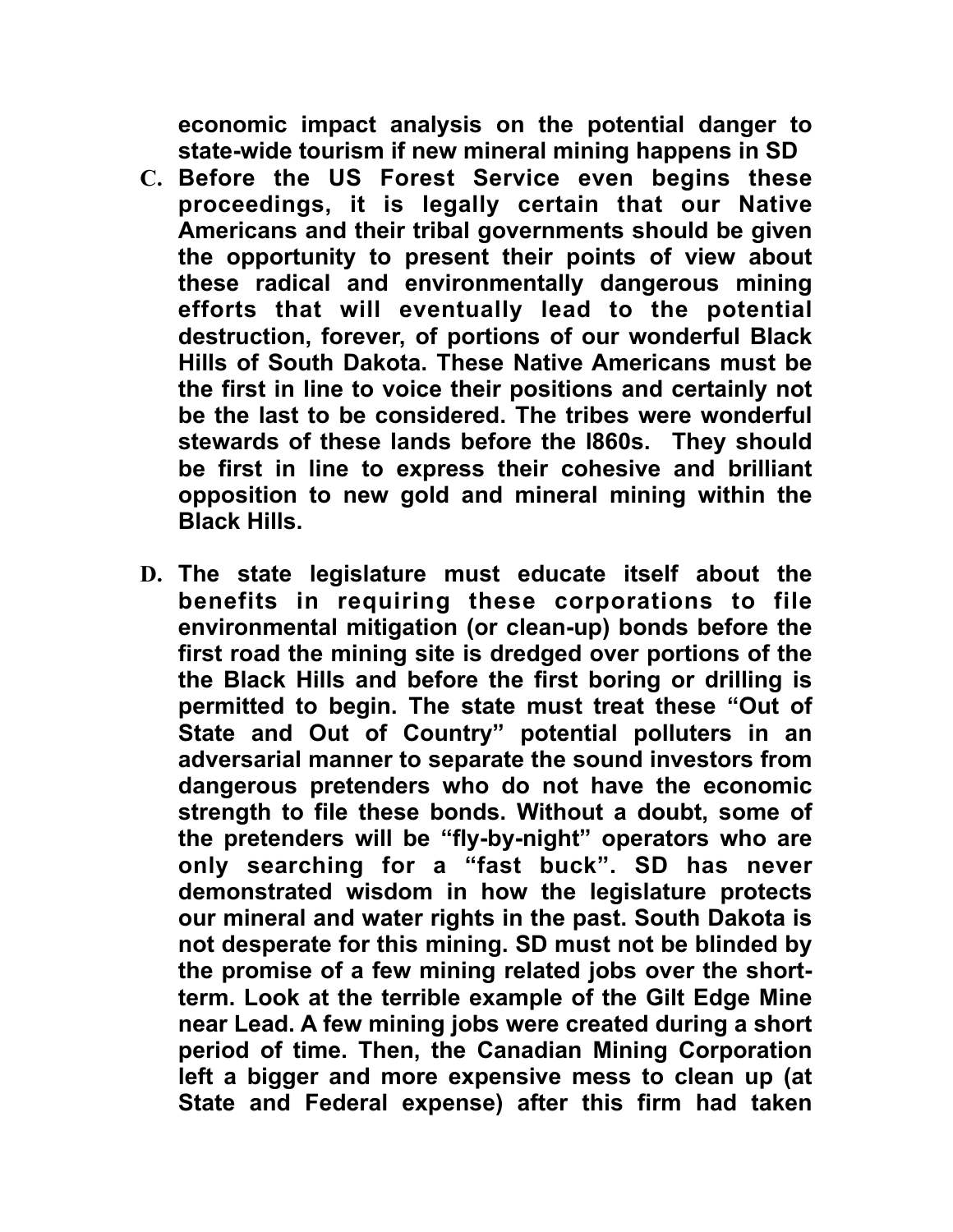**(mined) the gold, left behind tons of chemical waste and millions of gallons of polluted ground water, and then fled back to Canada. We must preserve our state in the best possible manner to serve future generations in the lands of Paha Sapa."** 

**Respectfully submitted,** 

## **Don Barnett**

**Note: Before you ask, I am currently a taxpayer within the State of Colorado and have a lingering affection and concern for the State of my heritage. I make these suggestions within my power as a citizen of the United States of America as these public meetings are managed by a agency of the federal government. Thank you!** 

## **Note: Francis Case.**

**While serving as West River Congressman in the l930s and l940s, he was elected to the US Senate in l950s. He was from Custer and Hot Springs. This great statesman (in my mind, one of the greatest public servants in the history of our state) was responsible for the selection of Rapid City as the prime site for a United States Air Station shortly after Pearl Harbor was devastated on the morning December 7, 1941. Case sponsored the federal appropriation for the Construction of Deerfield Reservoir during World War II and funding for the construction of Pactola Reservoir in the l950s. The prime uses of this public water in these reservoirs was for the citizens of Rapid City, all water users at the RC Air Force Station (Now, Ellsworth), and agriculture users (irrigation) in Rapid Valley between Raid City and Scenic. These water rights are listed within a large variety of documents.**